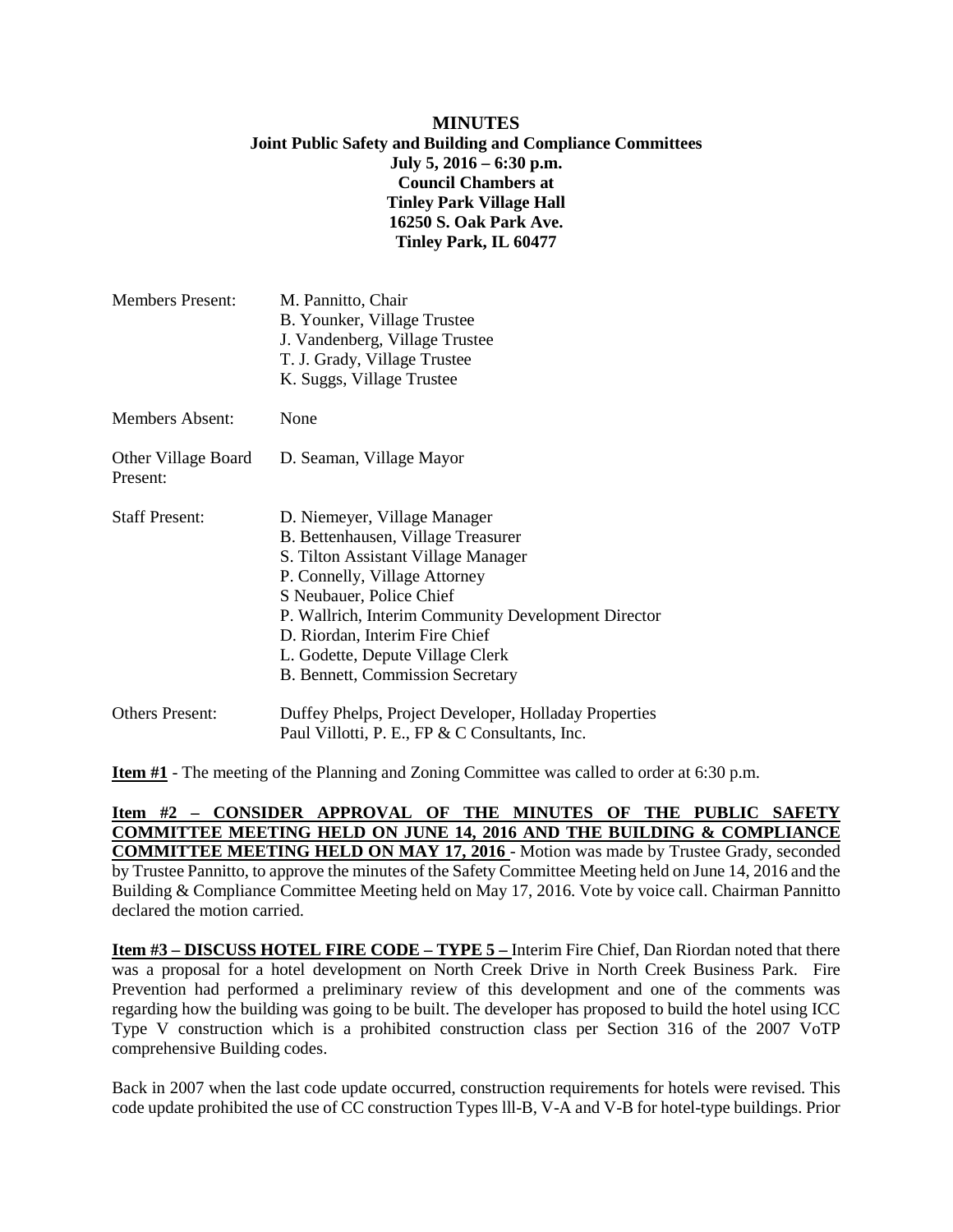# **Minutes Joint Meeting of the public Safety and Building and Compliance Committees July 5, 2016**

to that all ICC construction types were allowed for structures occupied as a hotel. Fire Prevention has researched its notes regarding this code change and found nothing specific on the reasons for this change.

Type V Construction is described as construction in which the structural elements, exterior wall and interior walls are of any materials permitted by this code.

Type lll Construction is described as the exterior walls are of non-combustible materials and the interior building elements are of any material permitted by this code.

Currently, there are nine hotel occupancies in the Village. Based on Fire Prevention records, all but one of these buildings has used construction assemblies similar to Type V construction. One exposure that is being proposed with this hotel that is not offered at the other hotels is that each room will have a kitchenette with an electric stove.

A code review of similar and adjacent communities was conducted to determine the allowed construction for hotel-type occupancies. Some are more restrictive and some are not.

Interim Fire Chief, Dan Riordan stated there has been no luck in seeing the reason for the code change back in 2007. Staff will try to pull up the minutes from the 2007 change.

There have been 133 incidents that required a fire department response, of those 133 responses none were for a fire event. The majority of the incidents were a result of fire alarm activation. 5 of the incidents were related to cooking activities such as burnt food.

Duffey Phelps, Project Developer of Holladay Properties, Developer for the proposed Woodspring Suites Hotel spoke. He noted that they have used Type V construction for all 15 previous hotels they have built except for one which was a larger building which was necessary to use steel We have had limited fire issues on these other buildings. They would not be able to complete with the other hotels in the area due to the current code being up to 35% higher in cost.

Paul Villotte, P.E. of FP & C Consultants who is a code consultant noted that sprinklers are the best fire protection along with fire alarms, standpipes, roof vents and no smoking. Across the rest of the United States the code limitation does not exist. Chicago is the only city in the United States that is not using the International Building Code. In his opinion this restriction is not necessary for the public safely of the occupants of this building. The occupants of the building are safe even if it is of wood construction. The NFPA has no documented loss of life in a fully sprinklered building.

**Item #4 – DISCUSS BID DEMO PROPOSALS –** Steve Tilton, Assistant Village Manager noted the Village issued an invitation to bid regarding three properties/structures within the Village that have been court approved for demolition. The properties are located at the following addresses:

- 17100 S. Harlem Avenue
- 6573 W.  $167<sup>th</sup>$  Street
- $6825$   $171^{\text{st}}$  Street

Per the bid specifications the contractor will be responsible for the removal of the building structure and any required hazardous material. The contractor will also be responsible for site restoration.

The bid results are as follows:

- 17100 S. Harlem Bechstein Construction
- 6573 W.  $167<sup>th</sup>$  Green Demolition